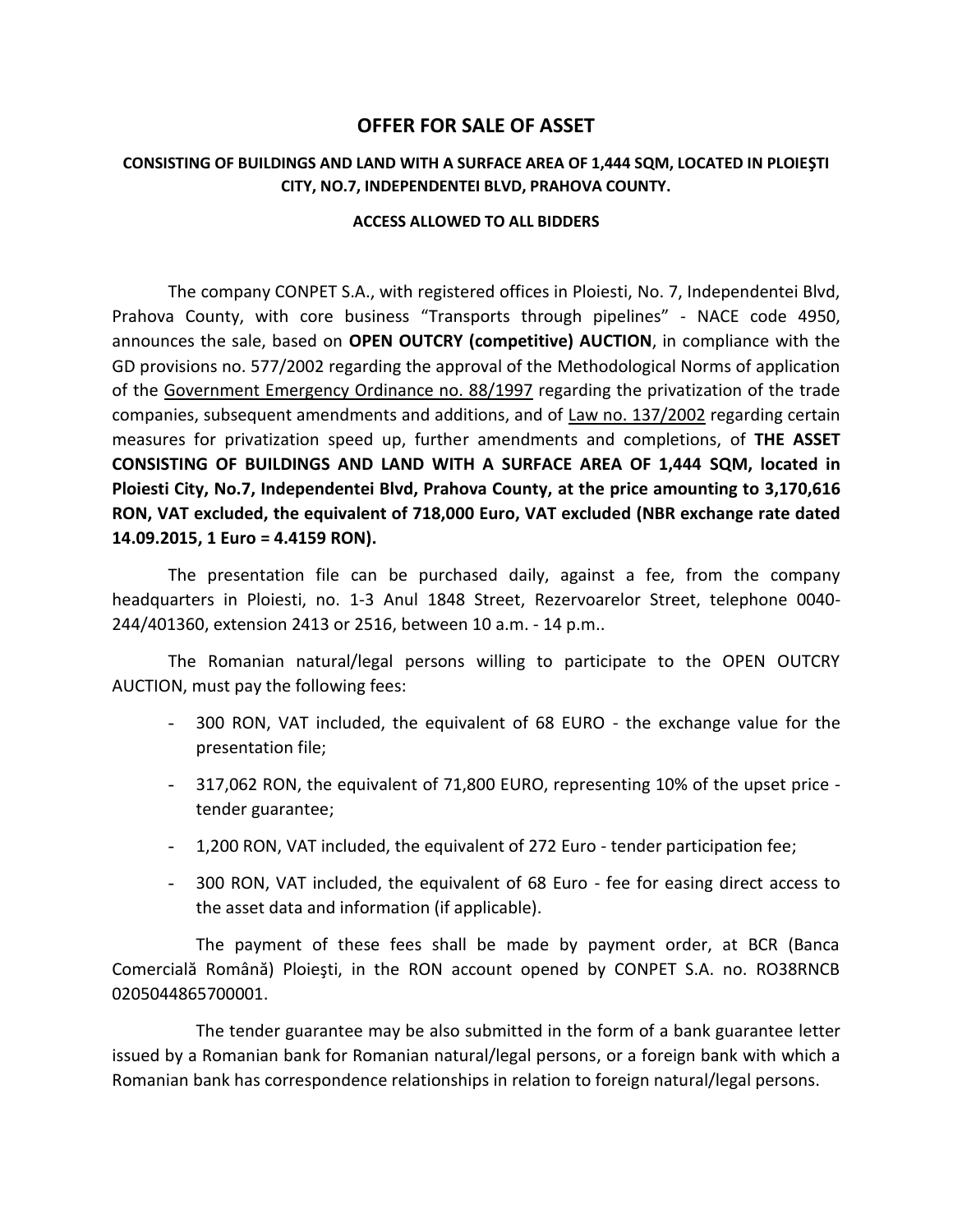In what concerns the Romanian natural/legal persons, the payments for the presentation file, the tender participation fee and the tax for the direct access could be, also, performed, at CONPET S.A. cashier, located in Ploiesti, no. 1-3, Anul 1848 Street, Prahova county.

As regards the foreign natural/legal persons, the payments for the presentation file, the tender guarantee, the tender participation fee and the fee easing direct access to the data and information about the asset (if applicable), shall be made in Euro, in the account opened at RAIFFEISEN BANK Ploieşti, no. RO84RZBR0000060007456532.

All these participation documents submitted by the foreign legal persons, except for the case when they represent activity reports or financial statements, shall be presented in copy accompanied by the translation in Romanian, certified true copy.

The documents upon which is to be issued the Presentation File are:

- The proof of clearance of the presentation file;
- The empowerment (power of attorney) from the natural/legal bidder for the person who takes the presentation file;
- The ID card or passport of the person taking the presentation file;

For the tender participation, the purchase of the Presentation File is mandatory.

For the participation to tender, the potential buyers shall submit, to CONPET S.A. headquarters located in Ploiesti, no. 1-3, Anul 1848 Street, Prahova county, at the Company REGISTRY, in sealed envelope, the bidding documents, up to **22.06.2016, 12:00 P.M.**, this deadline being the time limit. The documents confirming the payment of the tender guarantee, the exchange value for the presentation file and the tender participation fee, shall be annexed, outside the envelope containing the bid. In case of failure to present the proof of confirmation of clearance of the tender participation guarantee, exchange value for the presentation file and tender participation fee, no later than the time and date set for the bids opening, the offer will be rejected.

The opening of the envelopes with the tender participation related documents shall be made in the presence of all bidders or legal representatives thereof, on **23.06.2016, 11:00 a.m.**, in the Meeting Hall, located on the III<sup>rd</sup> Floor of CONPET registered offices, in Ploiesti, no. 1-3, Anul 1848 Street, Prahova county.

The review and analysis of the tender participation documents shall be made up to **24.06.2016, 12:00 p.m.**, when will be prepared the list of the admitted bidders that observe the conditions for participation to tender. This list shall be displayed, at the same date, at the registered offices of CONPET S.A., in Ploiesti, no. 1-3 Anul 1848 Street, Prahova County and on CONPET websit[e www.conpet.ro.](http://www.conpet.ro/)